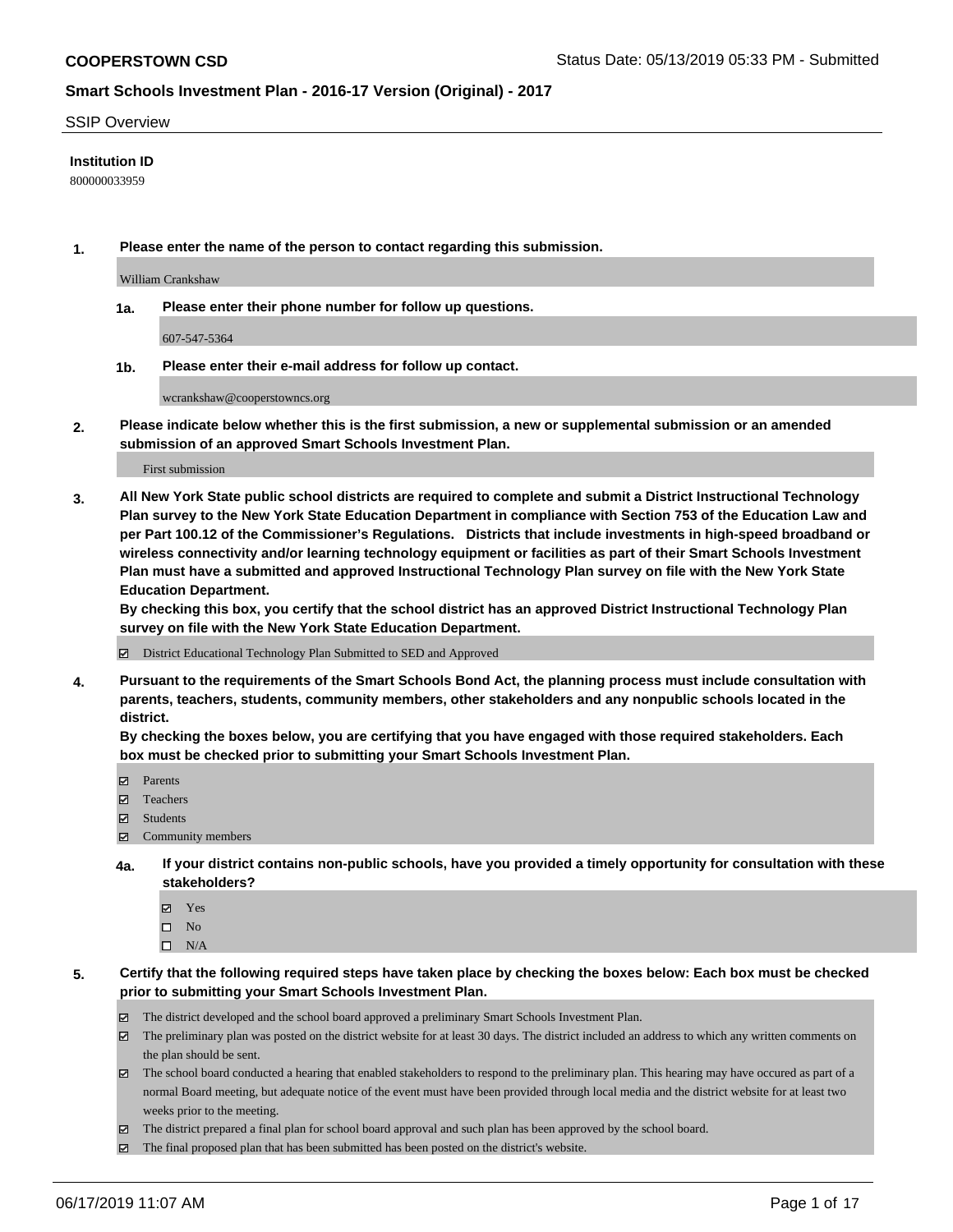SSIP Overview

**5a. Please upload the proposed Smart Schools Investment Plan (SSIP) that was posted on the district's website, along with any supporting materials. Note that this should be different than your recently submitted Educational Technology Survey. The Final SSIP, as approved by the School Board, should also be posted on the website and remain there during the course of the projects contained therein.**

Cooperstown Smart Bond Initiative Project Plan for Website April 21, 2017.docx

**5b. Enter the webpage address where the final Smart Schools Investment Plan is posted. The Plan should remain posted for the life of the included projects.**

www.cooperstowncs.org/o/Cooperstown%20CSD/page/smart-schools-investment-plan--3

**6. Please enter an estimate of the total number of students and staff that will benefit from this Smart Schools Investment Plan based on the cumulative projects submitted to date.**

950

**7. An LEA/School District may partner with one or more other LEA/School Districts to form a consortium to pool Smart Schools Bond Act funds for a project that meets all other Smart School Bond Act requirements. Each school district participating in the consortium will need to file an approved Smart Schools Investment Plan for the project and submit a signed Memorandum of Understanding that sets forth the details of the consortium including the roles of each respective district.**

 $\Box$  The district plans to participate in a consortium to partner with other school district(s) to implement a Smart Schools project.

### **8. Please enter the name and 6-digit SED Code for each LEA/School District participating in the Consortium.**

| <b>Partner LEA/District</b> | <b>ISED BEDS Code</b> |
|-----------------------------|-----------------------|
| (No Response)               | (No Response)         |

#### **9. Please upload a signed Memorandum of Understanding with all of the participating Consortium partners.**

(No Response)

**10. Your district's Smart Schools Bond Act Allocation is:**

\$496,437

**11. Enter the budget sub-allocations by category that you are submitting for approval at this time. If you are not budgeting SSBA funds for a category, please enter 0 (zero.) If the value entered is \$0, you will not be required to complete that survey question.**

|                                       | Sub-<br>Allocations |
|---------------------------------------|---------------------|
| <b>School Connectivity</b>            | $\overline{0}$      |
| Connectivity Projects for Communities | $\overline{0}$      |
| <b>Classroom Technology</b>           | 0                   |
| Pre-Kindergarten Classrooms           | $\Omega$            |
| Replace Transportable Classrooms      | $\Omega$            |
| High-Tech Security Features           | 484,822             |
| Totals:                               | 484,822             |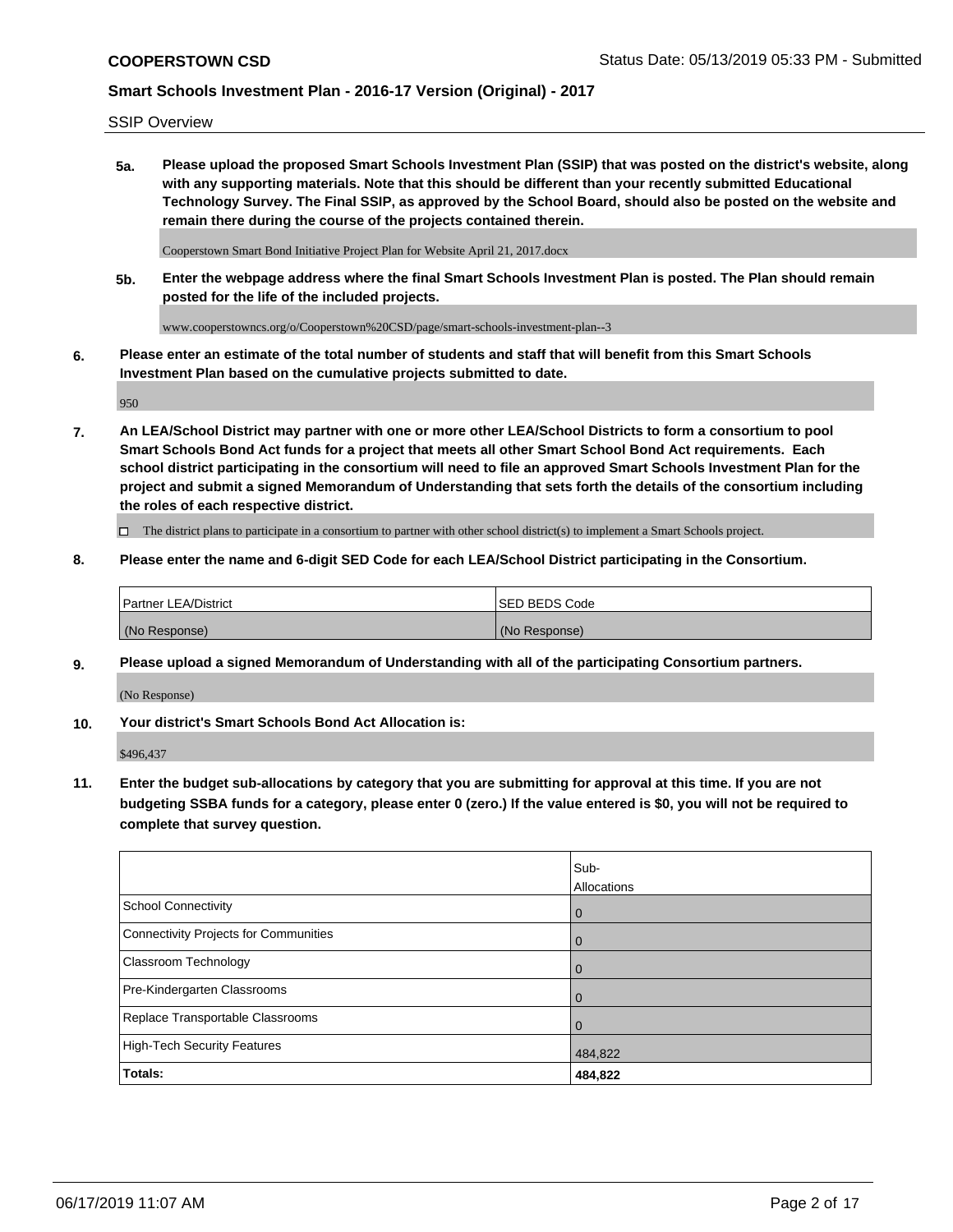School Connectivity

- **1. In order for students and faculty to receive the maximum benefit from the technology made available under the Smart Schools Bond Act, their school buildings must possess sufficient connectivity infrastructure to ensure that devices can be used during the school day. Smart Schools Investment Plans must demonstrate that:**
	- **• sufficient infrastructure that meets the Federal Communications Commission's 100 Mbps per 1,000 students standard currently exists in the buildings where new devices will be deployed, or**
	- **• is a planned use of a portion of Smart Schools Bond Act funds, or**
	- **• is under development through another funding source.**

**Smart Schools Bond Act funds used for technology infrastructure or classroom technology investments must increase the number of school buildings that meet or exceed the minimum speed standard of 100 Mbps per 1,000 students and staff within 12 months. This standard may be met on either a contracted 24/7 firm service or a "burstable" capability. If the standard is met under the burstable criteria, it must be:**

**1. Specifically codified in a service contract with a provider, and**

**2. Guaranteed to be available to all students and devices as needed, particularly during periods of high demand, such as computer-based testing (CBT) periods.**

**Please describe how your district already meets or is planning to meet this standard within 12 months of plan submission.**

(No Response)

**1a. If a district believes that it will be impossible to meet this standard within 12 months, it may apply for a waiver of this requirement, as described on the Smart Schools website. The waiver must be filed and approved by SED prior to submitting this survey.**

 $\Box$  By checking this box, you are certifying that the school district has an approved waiver of this requirement on file with the New York State Education Department.

#### **2. Connectivity Speed Calculator (Required)**

|                         | l Number of<br>Students | Multiply by<br>100 Kbps | Divide by 1000 Current Speed<br>to Convert to<br>Required<br>l Speed in Mb | lin Mb           | Expected<br>Speed to be<br>Attained Within   Required<br>12 Months | <b>Expected Date</b><br>When<br>Speed Will be<br>Met |
|-------------------------|-------------------------|-------------------------|----------------------------------------------------------------------------|------------------|--------------------------------------------------------------------|------------------------------------------------------|
| <b>Calculated Speed</b> | (No<br>Response)        | (No Response)           | (No<br>Response)                                                           | (No<br>Response) | (No<br>Response)                                                   | (No<br>Response)                                     |

**3. Describe how you intend to use Smart Schools Bond Act funds for high-speed broadband and/or wireless connectivity projects in school buildings.**

(No Response)

**4. Describe the linkage between the district's District Instructional Technology Plan and the proposed projects. (There should be a link between your response to this question and your response to Question 1 in Part E. Curriculum and Instruction "What are the district's plans to use digital connectivity and technology to improve teaching and learning?)**

(No Response)

**5. If the district wishes to have students and staff access the Internet from wireless devices within the school building, or in close proximity to it, it must first ensure that it has a robust Wi-Fi network in place that has sufficient bandwidth to meet user demand.**

**Please describe how you have quantified this demand and how you plan to meet this demand.**

(No Response)

**6. As indicated on Page 5 of the guidance, the Office of Facilities Planning will have to conduct a preliminary review**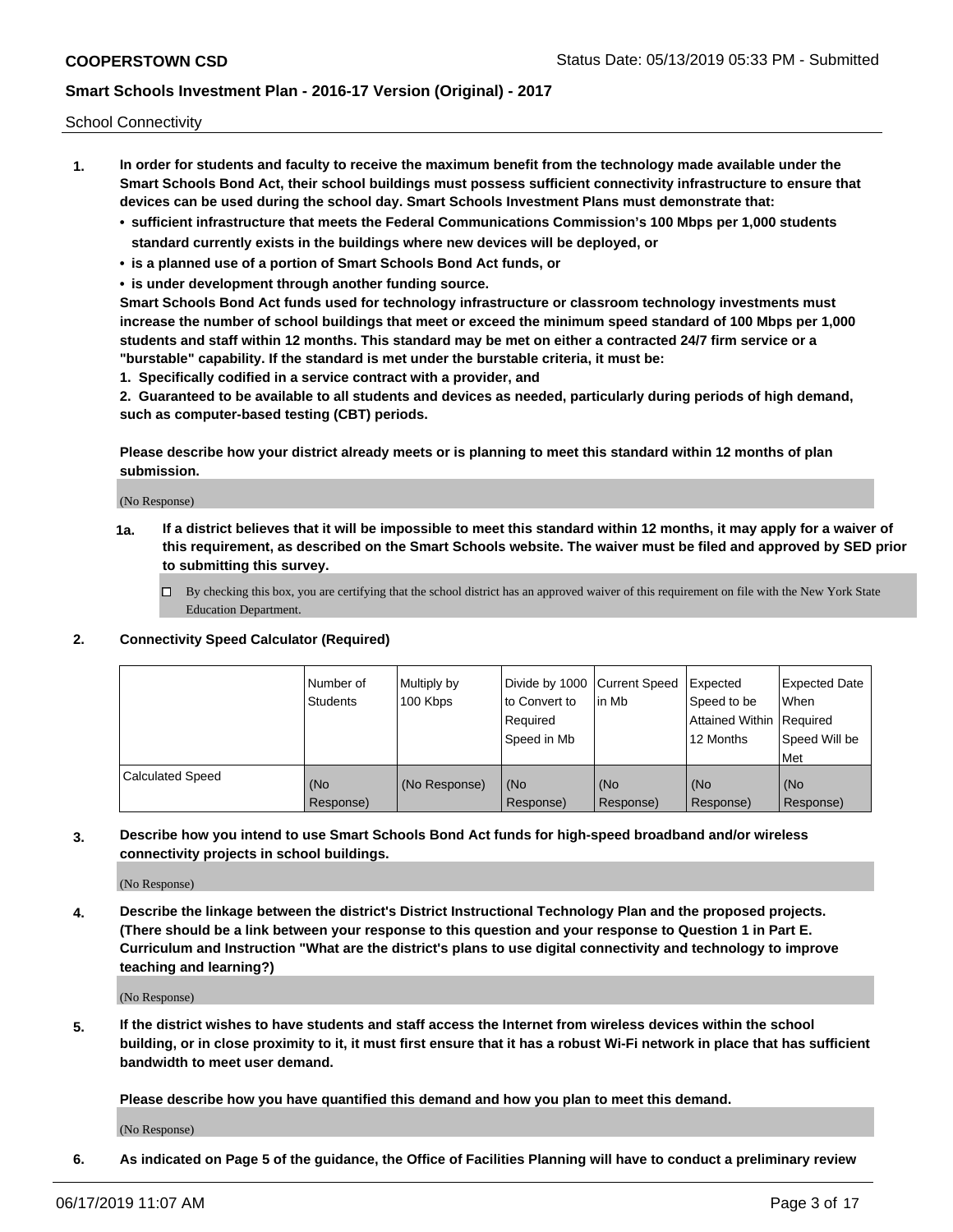School Connectivity

**of all capital projects, including connectivity projects.**

**Please indicate on a separate row each project number given to you by the Office of Facilities Planning.**

| Project Number |  |
|----------------|--|
|                |  |
|                |  |
| (No Response)  |  |
|                |  |

**7. Certain high-tech security and connectivity infrastructure projects may be eligible for an expedited review process as determined by the Office of Facilities Planning.**

**Was your project deemed eligible for streamlined review?**

(No Response)

**8. Include the name and license number of the architect or engineer of record.**

| Name          | License Number |
|---------------|----------------|
| (No Response) | (No Response)  |

**9. If you are submitting an allocation for School Connectivity complete this table. Note that the calculated Total at the bottom of the table must equal the Total allocation for this category that you entered in the SSIP Overview overall budget.** 

|                                            | Sub-          |
|--------------------------------------------|---------------|
|                                            | Allocation    |
| Network/Access Costs                       | (No Response) |
| Outside Plant Costs                        | (No Response) |
| School Internal Connections and Components | (No Response) |
| <b>Professional Services</b>               | (No Response) |
| Testing                                    | (No Response) |
| <b>Other Upfront Costs</b>                 | (No Response) |
| <b>Other Costs</b>                         | (No Response) |
| Totals:                                    | 0             |

**10. Please detail the type, quantity, per unit cost and total cost of the eligible items under each sub-category. This is especially important for any expenditures listed under the "Other" category. All expenditures must be eligible for tax-exempt financing to be reimbursed through the SSBA. Sufficient detail must be provided so that we can verify this is the case. If you have any questions, please contact us directly through smartschools@nysed.gov. NOTE: Wireless Access Points should be included in this category, not under Classroom Educational Technology, except those that will be loaned/purchased for nonpublic schools.**

| Select the allowable expenditure | Item to be purchased | Quantity      | <b>Cost per Item</b> | <b>Total Cost</b> |
|----------------------------------|----------------------|---------------|----------------------|-------------------|
| type.                            |                      |               |                      |                   |
| Repeat to add another item under |                      |               |                      |                   |
| each type.                       |                      |               |                      |                   |
| (No Response)                    | (No Response)        | (No Response) | (No Response)        | (No Response)     |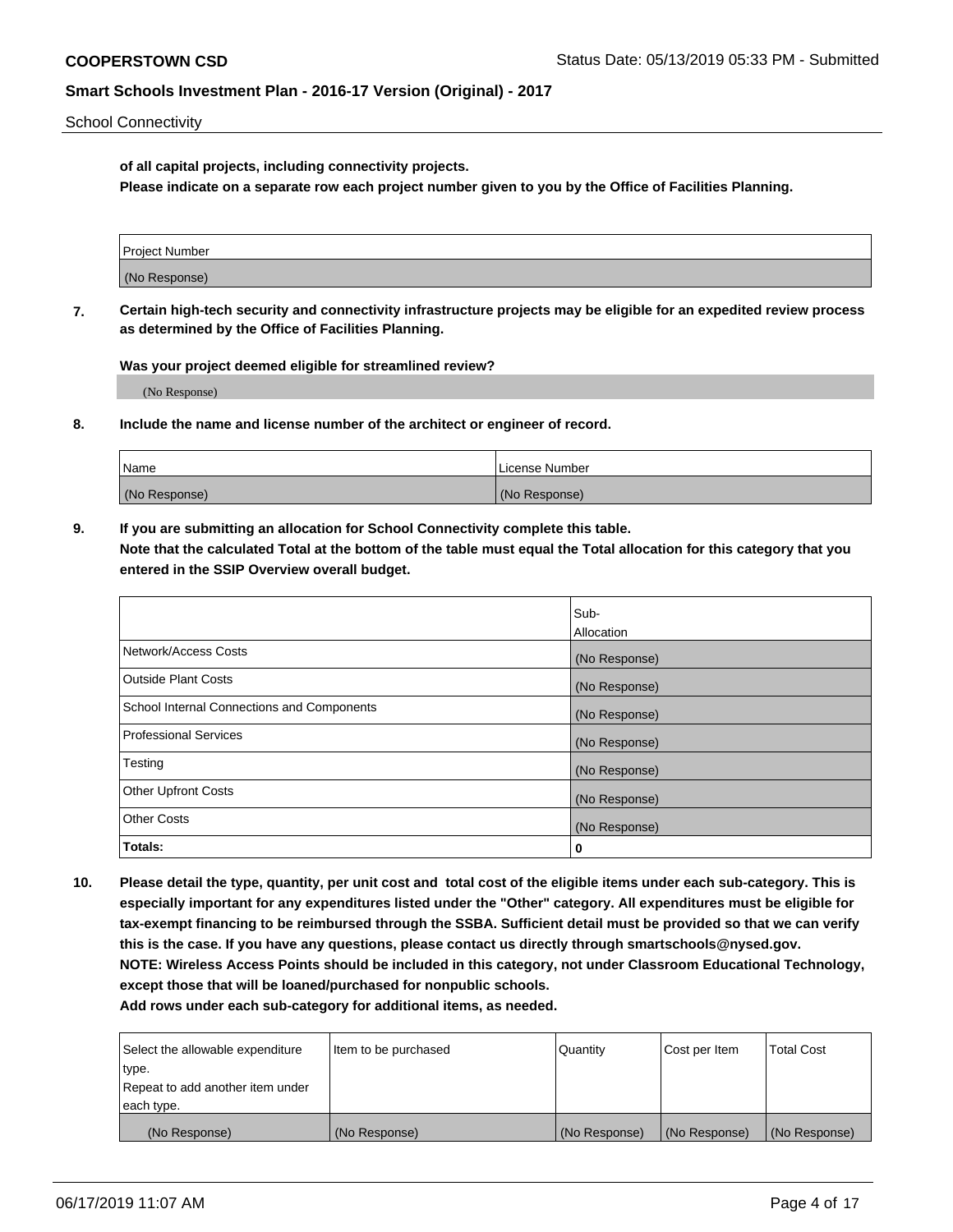Community Connectivity (Broadband and Wireless)

**1. Describe how you intend to use Smart Schools Bond Act funds for high-speed broadband and/or wireless connectivity projects in the community.**

(No Response)

**2. Please describe how the proposed project(s) will promote student achievement and increase student and/or staff access to the Internet in a manner that enhances student learning and/or instruction outside of the school day and/or school building.**

(No Response)

**3. Community connectivity projects must comply with all the necessary local building codes and regulations (building and related permits are not required prior to plan submission).**

 $\Box$  I certify that we will comply with all the necessary local building codes and regulations.

**4. Please describe the physical location of the proposed investment.**

(No Response)

**5. Please provide the initial list of partners participating in the Community Connectivity Broadband Project, along with their Federal Tax Identification (Employer Identification) number.**

| <b>Project Partners</b> | Federal ID#   |
|-------------------------|---------------|
| (No Response)           | (No Response) |

**6. If you are submitting an allocation for Community Connectivity, complete this table.**

**Note that the calculated Total at the bottom of the table must equal the Total allocation for this category that you entered in the SSIP Overview overall budget.**

|                                    | Sub-Allocation |
|------------------------------------|----------------|
| Network/Access Costs               | (No Response)  |
| <b>Outside Plant Costs</b>         | (No Response)  |
| <b>Tower Costs</b>                 | (No Response)  |
| <b>Customer Premises Equipment</b> | (No Response)  |
| <b>Professional Services</b>       | (No Response)  |
| Testing                            | (No Response)  |
| <b>Other Upfront Costs</b>         | (No Response)  |
| <b>Other Costs</b>                 | (No Response)  |
| Totals:                            | 0              |

**7. Please detail the type, quantity, per unit cost and total cost of the eligible items under each sub-category. This is especially important for any expenditures listed under the "Other" category. All expenditures must be capital-bond eligible to be reimbursed through the SSBA. If you have any questions, please contact us directly through smartschools@nysed.gov.**

| Select the allowable expenditure | Item to be purchased | Quantity      | Cost per Item | <b>Total Cost</b> |
|----------------------------------|----------------------|---------------|---------------|-------------------|
| type.                            |                      |               |               |                   |
| Repeat to add another item under |                      |               |               |                   |
| each type.                       |                      |               |               |                   |
| (No Response)                    | (No Response)        | (No Response) | (No Response) | (No Response)     |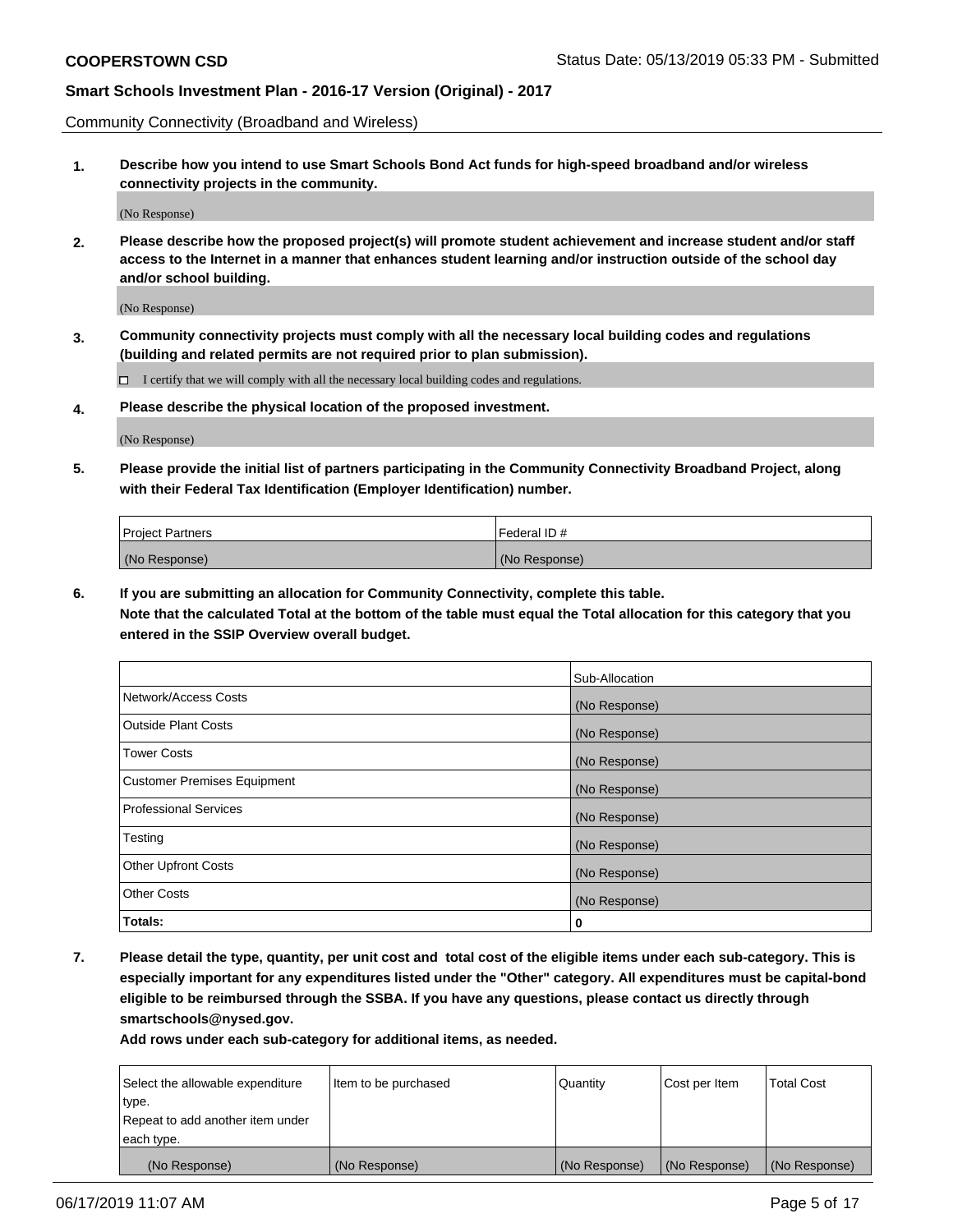### Classroom Learning Technology

**1. In order for students and faculty to receive the maximum benefit from the technology made available under the Smart Schools Bond Act, their school buildings must possess sufficient connectivity infrastructure to ensure that devices can be used during the school day. Smart Schools Investment Plans must demonstrate that sufficient infrastructure that meets the Federal Communications Commission's 100 Mbps per 1,000 students standard currently exists in the buildings where new devices will be deployed, or is a planned use of a portion of Smart Schools Bond Act funds, or is under development through another funding source. Smart Schools Bond Act funds used for technology infrastructure or classroom technology investments must increase the number of school buildings that meet or exceed the minimum speed standard of 100 Mbps per 1,000 students and staff within 12 months. This standard may be met on either a contracted 24/7 firm service or a**

**"burstable" capability. If the standard is met under the burstable criteria, it must be:**

**1. Specifically codified in a service contract with a provider, and**

**2. Guaranteed to be available to all students and devices as needed, particularly during periods of high demand, such as computer-based testing (CBT) periods.**

**Please describe how your district already meets or is planning to meet this standard within 12 months of plan submission.**

(No Response)

- **1a. If a district believes that it will be impossible to meet this standard within 12 months, it may apply for a waiver of this requirement, as described on the Smart Schools website. The waiver must be filed and approved by SED prior to submitting this survey.**
	- By checking this box, you are certifying that the school district has an approved waiver of this requirement on file with the New York State Education Department.

### **2. Connectivity Speed Calculator (Required)**

|                         | l Number of<br>Students | Multiply by<br>100 Kbps | to Convert to<br>Required<br>Speed in Mb | Divide by 1000 Current Speed Expected<br>l in Mb | Speed to be<br>Attained Within Required<br>12 Months | <b>Expected Date</b><br>When<br>Speed Will be<br>Met |
|-------------------------|-------------------------|-------------------------|------------------------------------------|--------------------------------------------------|------------------------------------------------------|------------------------------------------------------|
| <b>Calculated Speed</b> | (No<br>Response)        | (No Response)           | (No<br>Response)                         | (No<br>Response)                                 | (No<br>Response)                                     | (No<br>Response)                                     |

**3. If the district wishes to have students and staff access the Internet from wireless devices within the school building, or in close proximity to it, it must first ensure that it has a robust Wi-Fi network in place that has sufficient bandwidth to meet user demand.**

**Please describe how you have quantified this demand and how you plan to meet this demand.**

(No Response)

**4. All New York State public school districts are required to complete and submit an Instructional Technology Plan survey to the New York State Education Department in compliance with Section 753 of the Education Law and per Part 100.12 of the Commissioner's Regulations.**

**Districts that include educational technology purchases as part of their Smart Schools Investment Plan must have a submitted and approved Instructional Technology Plan survey on file with the New York State Education Department.**

- $\Box$  By checking this box, you are certifying that the school district has an approved Instructional Technology Plan survey on file with the New York State Education Department.
- **5. Describe the devices you intend to purchase and their compatibility with existing or planned platforms or systems. Specifically address the adequacy of each facility's electrical, HVAC and other infrastructure necessary to install and support the operation of the planned technology.**

(No Response)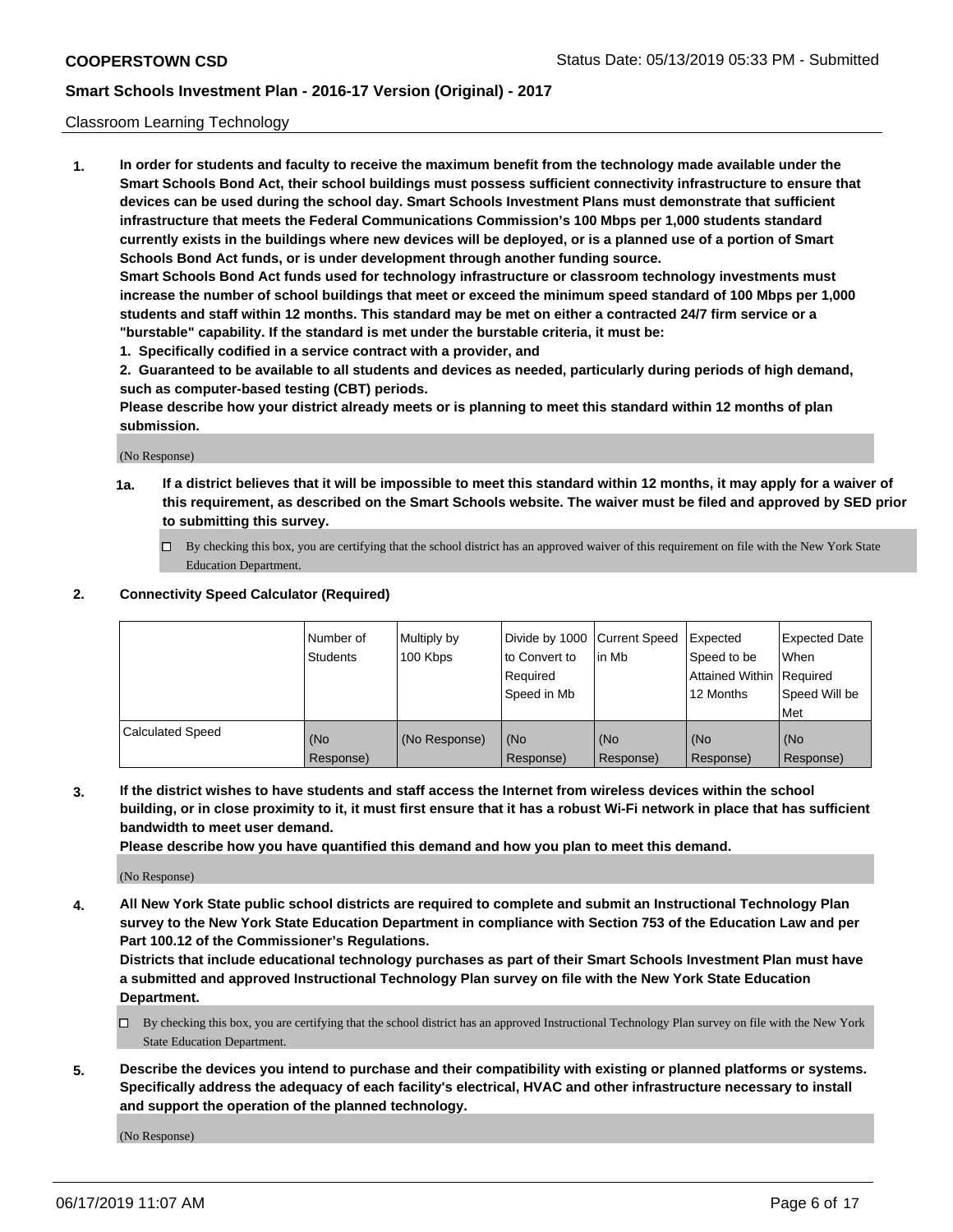### Classroom Learning Technology

- **6. Describe how the proposed technology purchases will:**
	- **> enhance differentiated instruction;**
	- **> expand student learning inside and outside the classroom;**
	- **> benefit students with disabilities and English language learners; and**
	- **> contribute to the reduction of other learning gaps that have been identified within the district.**

**The expectation is that districts will place a priority on addressing the needs of students who struggle to succeed in a rigorous curriculum. Responses in this section should specifically address this concern and align with the district's Instructional Technology Plan (in particular Question 2 of E. Curriculum and Instruction: "Does the district's instructional technology plan address the needs of students with disabilities to ensure equitable access to instruction, materials and assessments?" and Question 3 of the same section: "Does the district's instructional technology plan address the provision of assistive technology specifically for students with disabilities to ensure access to and participation in the general curriculum?"**

(No Response)

**7. Where appropriate, describe how the proposed technology purchases will enhance ongoing communication with parents and other stakeholders and help the district facilitate technology-based regional partnerships, including distance learning and other efforts.**

(No Response)

**8. Describe the district's plan to provide professional development to ensure that administrators, teachers and staff can employ the technology purchased to enhance instruction successfully.**

**Note: This response should be aligned and expanded upon in accordance with your district's response to Question 1 of F. Professional Development of your Instructional Technology Plan: "Please provide a summary of professional development offered to teachers and staff, for the time period covered by this plan, to support technology to enhance teaching and learning. Please include topics, audience and method of delivery within your summary."**

(No Response)

- **9. Districts must contact the SUNY/CUNY teacher preparation program that supplies the largest number of the district's new teachers to request advice on innovative uses and best practices at the intersection of pedagogy and educational technology.**
	- By checking this box, you certify that you have contacted the SUNY/CUNY teacher preparation program that supplies the largest number of your new teachers to request advice on these issues.
	- **9a. Please enter the name of the SUNY or CUNY Institution that you contacted.**

(No Response)

**9b. Enter the primary Institution phone number.**

(No Response)

**9c. Enter the name of the contact person with whom you consulted and/or will be collaborating with on innovative uses of technology and best practices.**

(No Response)

**10. A district whose Smart Schools Investment Plan proposes the purchase of technology devices and other hardware must account for nonpublic schools in the district.**

**Are there nonpublic schools within your school district?**

Yes

 $\square$  No

**11. Nonpublic Classroom Technology Loan Calculator**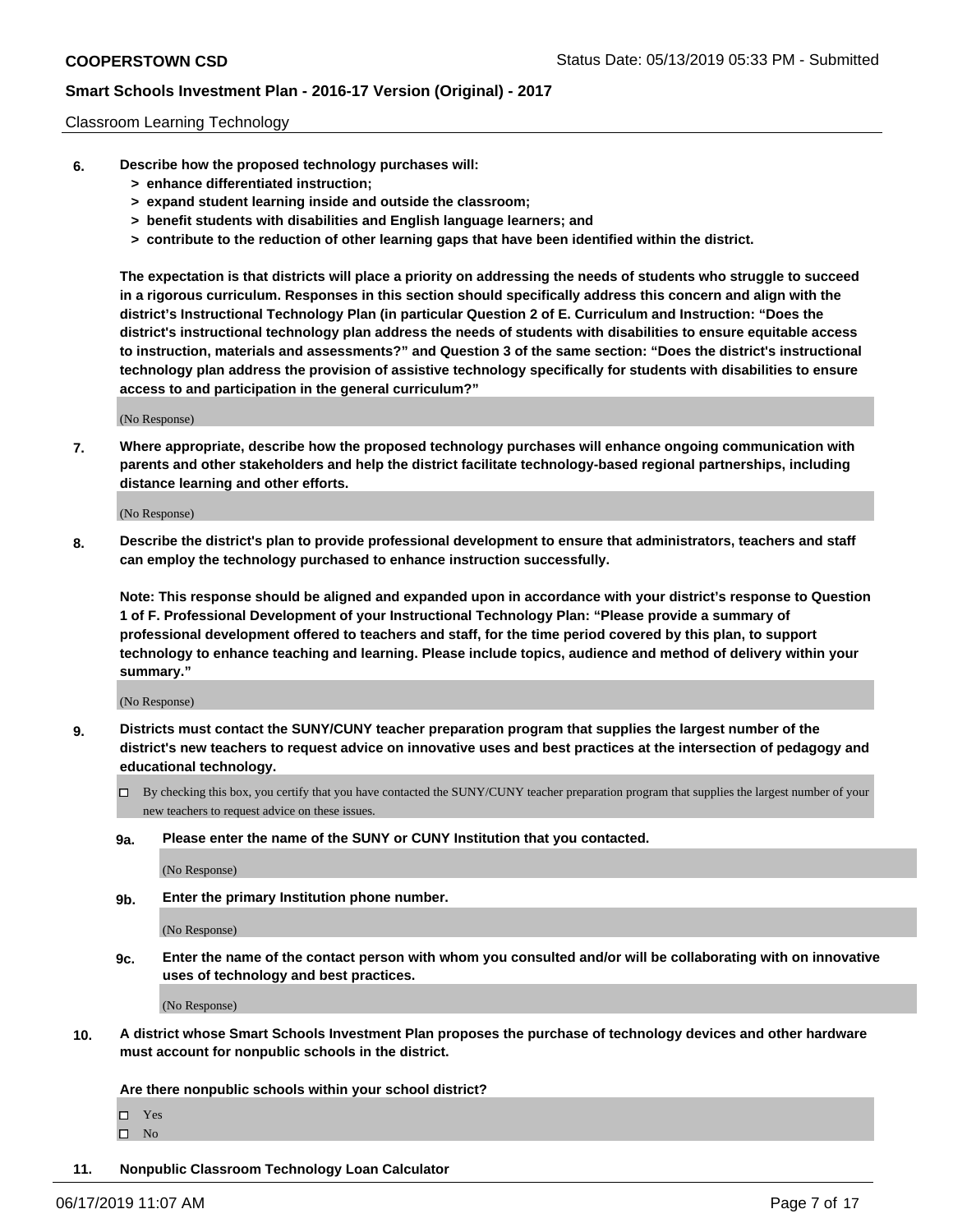### Classroom Learning Technology

**The Smart Schools Bond Act provides that any Classroom Learning Technology purchases made using Smart Schools funds shall be lent, upon request, to nonpublic schools in the district. However, no school district shall be required to loan technology in amounts greater than the total obtained and spent on technology pursuant to the Smart Schools Bond Act and the value of such loan may not exceed the total of \$250 multiplied by the nonpublic school enrollment in the base year at the time of enactment. See:**

**http://www.p12.nysed.gov/mgtserv/smart\_schools/docs/Smart\_Schools\_Bond\_Act\_Guidance\_04.27.15\_Final.pdf.**

|                                       | 1. Classroom<br>Technology<br>Sub-allocation | 2. Public<br>l Enrollment<br>$(2014 - 15)$ | l 3. Nonpublic<br>l Enrollment<br>$(2014 - 15)$ | l 4. Sum of<br>Public and<br>l Nonpublic<br>Enrollment                                        | 15. Total Per<br>Pupil Sub-<br>l allocation | l 6. Total<br>Nonpublic Loan<br>Amount |
|---------------------------------------|----------------------------------------------|--------------------------------------------|-------------------------------------------------|-----------------------------------------------------------------------------------------------|---------------------------------------------|----------------------------------------|
| Calculated Nonpublic Loan<br>l Amount |                                              |                                            |                                                 | (No Response)   (No Response)   (No Response)   (No Response)   (No Response)   (No Response) |                                             |                                        |

**12. To ensure the sustainability of technology purchases made with Smart Schools funds, districts must demonstrate a long-term plan to maintain and replace technology purchases supported by Smart Schools Bond Act funds. This sustainability plan shall demonstrate a district's capacity to support recurring costs of use that are ineligible for Smart Schools Bond Act funding such as device maintenance, technical support, Internet and wireless fees, maintenance of hotspots, staff professional development, building maintenance and the replacement of incidental items. Further, such a sustainability plan shall include a long-term plan for the replacement of purchased devices and equipment at the end of their useful life with other funding sources.**

 $\Box$  By checking this box, you certify that the district has a sustainability plan as described above.

**13. Districts must ensure that devices purchased with Smart Schools Bond funds will be distributed, prepared for use, maintained and supported appropriately. Districts must maintain detailed device inventories in accordance with generally accepted accounting principles.**

By checking this box, you certify that the district has a distribution and inventory management plan and system in place.

**14. If you are submitting an allocation for Classroom Learning Technology complete this table. Note that the calculated Total at the bottom of the table must equal the Total allocation for this category that you entered in the SSIP Overview overall budget.**

|                         | Sub-Allocation |
|-------------------------|----------------|
| Interactive Whiteboards | (No Response)  |
| Computer Servers        | (No Response)  |
| Desktop Computers       | (No Response)  |
| <b>Laptop Computers</b> | (No Response)  |
| <b>Tablet Computers</b> | (No Response)  |
| <b>Other Costs</b>      | (No Response)  |
| Totals:                 | 0              |

**15. Please detail the type, quantity, per unit cost and total cost of the eligible items under each sub-category. This is especially important for any expenditures listed under the "Other" category. All expenditures must be capital-bond eligible to be reimbursed through the SSBA. If you have any questions, please contact us directly through smartschools@nysed.gov.**

**Please specify in the "Item to be Purchased" field which specific expenditures and items are planned to meet the district's nonpublic loan requirement, if applicable.**

**NOTE: Wireless Access Points that will be loaned/purchased for nonpublic schools should ONLY be included in this category, not under School Connectivity, where public school districts would list them.**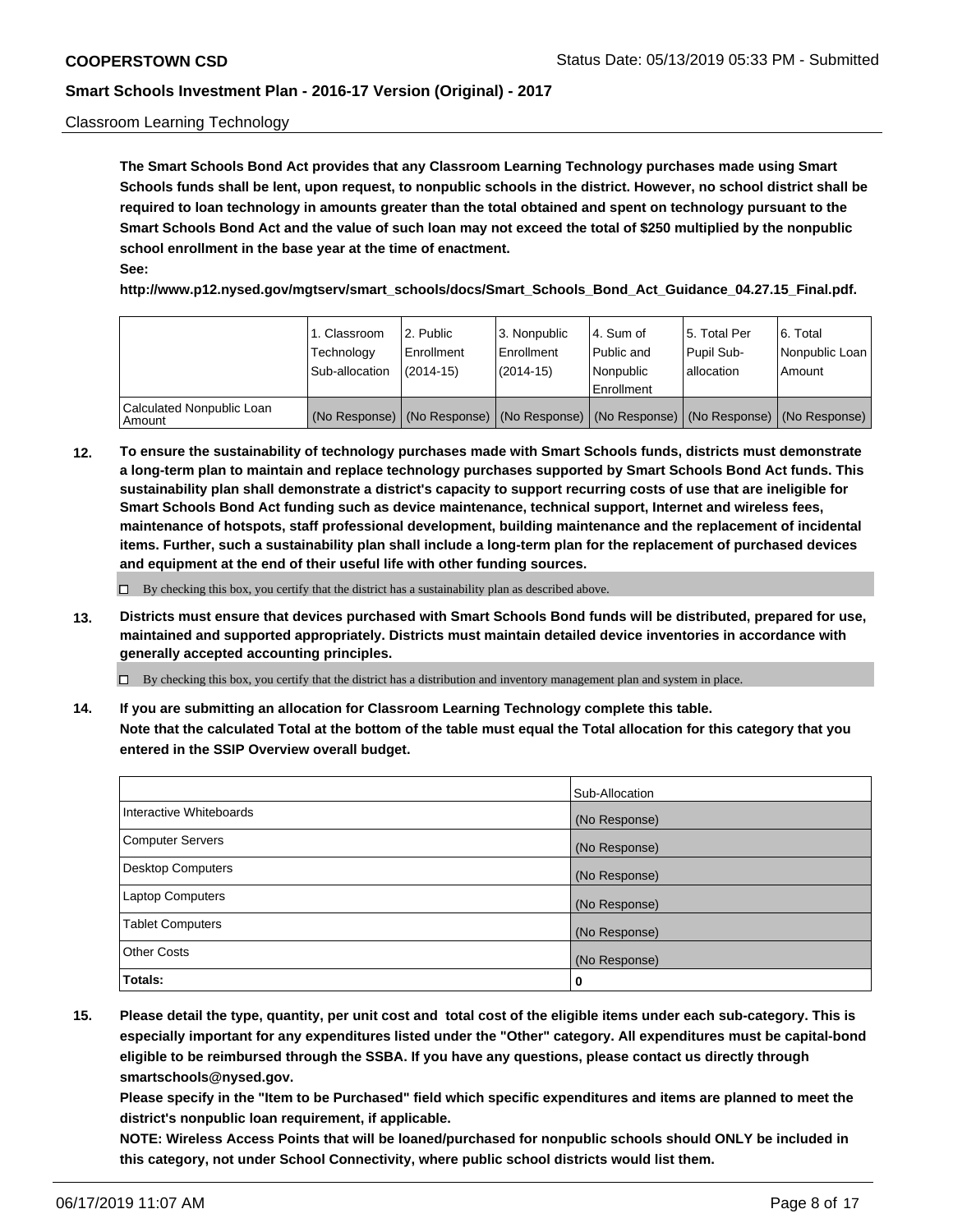Classroom Learning Technology

| Select the allowable expenditure | I Item to be Purchased | Quantity      | Cost per Item | <b>Total Cost</b> |
|----------------------------------|------------------------|---------------|---------------|-------------------|
| type.                            |                        |               |               |                   |
| Repeat to add another item under |                        |               |               |                   |
| each type.                       |                        |               |               |                   |
| (No Response)                    | (No Response)          | (No Response) | (No Response) | (No Response)     |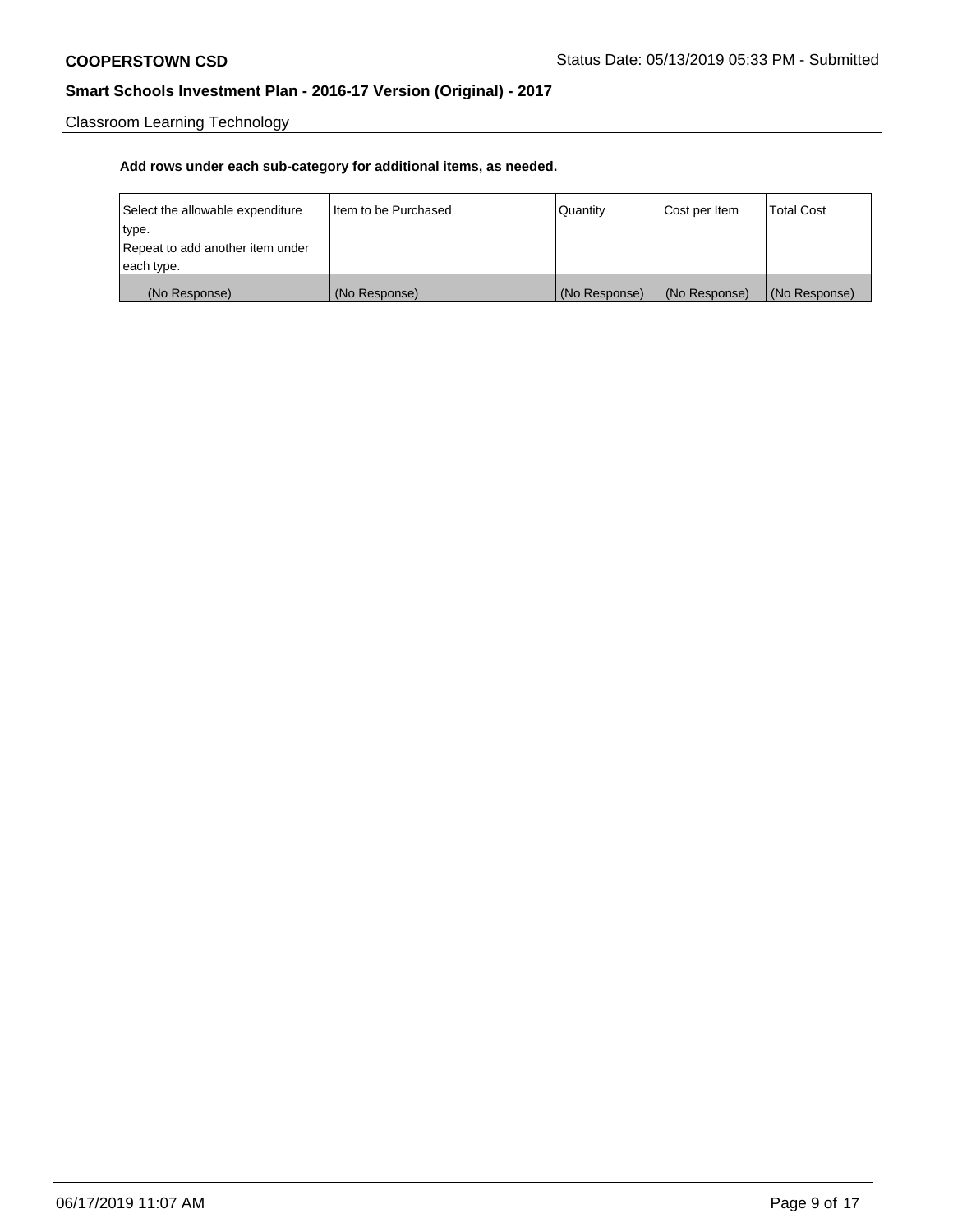### Pre-Kindergarten Classrooms

**1. Provide information regarding how and where the district is currently serving pre-kindergarten students and justify the need for additional space with enrollment projections over 3 years.**

(No Response)

- **2. Describe the district's plan to construct, enhance or modernize education facilities to accommodate prekindergarten programs. Such plans must include:**
	- **Specific descriptions of what the district intends to do to each space;**
	- **An affirmation that pre-kindergarten classrooms will contain a minimum of 900 square feet per classroom;**
	- **The number of classrooms involved;**
	- **The approximate construction costs per classroom; and**
	- **Confirmation that the space is district-owned or has a long-term lease that exceeds the probable useful life of the improvements.**

(No Response)

**3. Smart Schools Bond Act funds may only be used for capital construction costs. Describe the type and amount of additional funds that will be required to support ineligible ongoing costs (e.g. instruction, supplies) associated with any additional pre-kindergarten classrooms that the district plans to add.**

(No Response)

**4. All plans and specifications for the erection, repair, enlargement or remodeling of school buildings in any public school district in the State must be reviewed and approved by the Commissioner. Districts that plan capital projects using their Smart Schools Bond Act funds will undergo a Preliminary Review Process by the Office of Facilities Planning.**

**Please indicate on a separate row each project number given to you by the Office of Facilities Planning.**

| Project Number |  |
|----------------|--|
| (No Response)  |  |
|                |  |

**5. If you have made an allocation for Pre-Kindergarten Classrooms, complete this table.**

**Note that the calculated Total at the bottom of the table must equal the Total allocation for this category that you entered in the SSIP Overview overall budget.**

|                                          | Sub-Allocation |
|------------------------------------------|----------------|
| Construct Pre-K Classrooms               | (No Response)  |
| Enhance/Modernize Educational Facilities | (No Response)  |
| <b>Other Costs</b>                       | (No Response)  |
| Totals:                                  | 0              |

**6. Please detail the type, quantity, per unit cost and total cost of the eligible items under each sub-category. This is especially important for any expenditures listed under the "Other" category. All expenditures must be capital-bond eligible to be reimbursed through the SSBA. If you have any questions, please contact us directly through smartschools@nysed.gov.**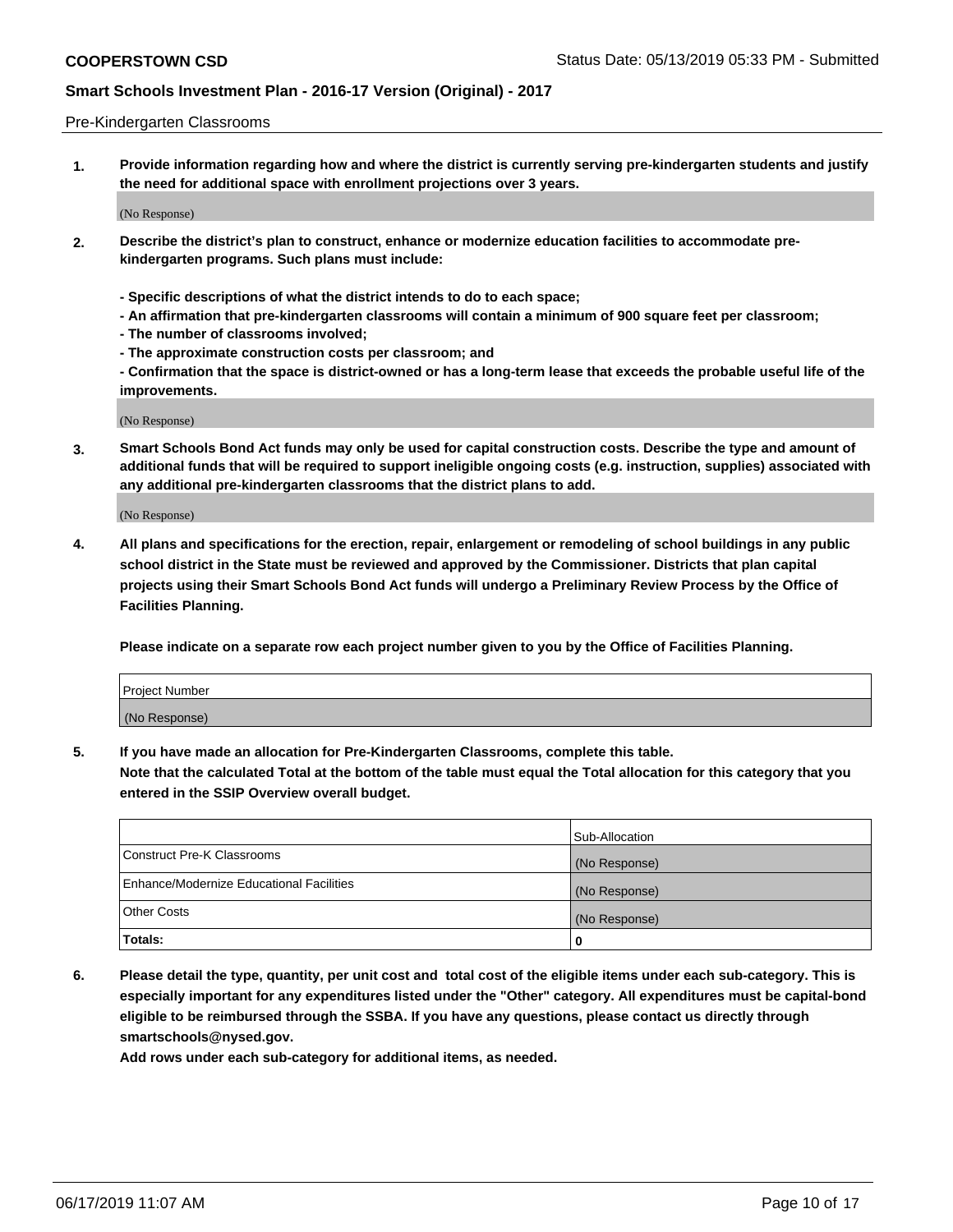Pre-Kindergarten Classrooms

| Select the allowable expenditure<br>type. | Item to be purchased | l Quantitv    | Cost per Item | <b>Total Cost</b> |
|-------------------------------------------|----------------------|---------------|---------------|-------------------|
| Repeat to add another item under          |                      |               |               |                   |
| each type.                                |                      |               |               |                   |
| (No Response)                             | (No Response)        | (No Response) | (No Response) | (No Response)     |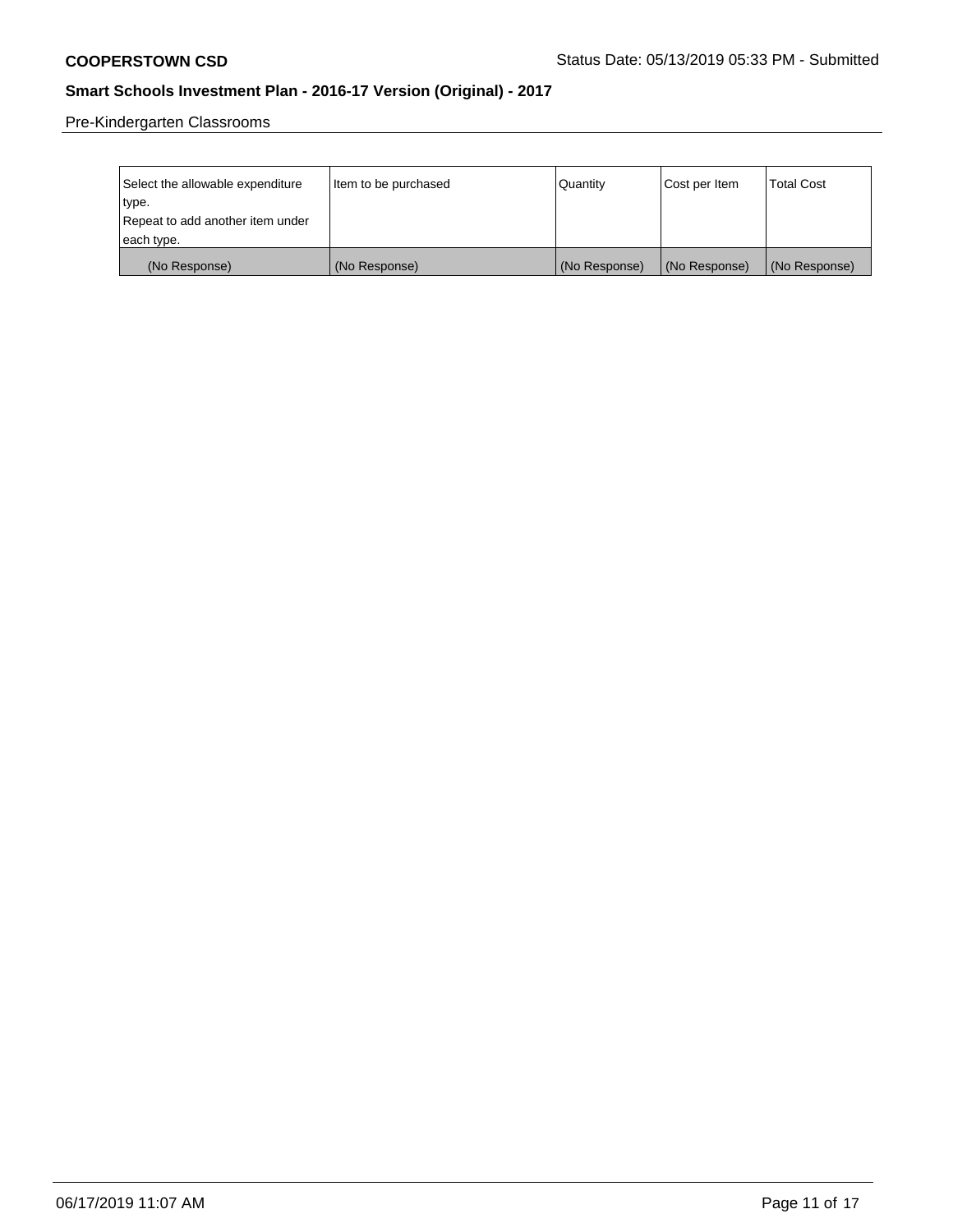Replace Transportable Classrooms

**1. Describe the district's plan to construct, enhance or modernize education facilities to provide high-quality instructional space by replacing transportable classrooms.**

(No Response)

**2. All plans and specifications for the erection, repair, enlargement or remodeling of school buildings in any public school district in the State must be reviewed and approved by the Commissioner. Districts that plan capital projects using their Smart Schools Bond Act funds will undergo a Preliminary Review Process by the Office of Facilities Planning.**

**Please indicate on a separate row each project number given to you by the Office of Facilities Planning.**

| Project Number |  |
|----------------|--|
|                |  |
|                |  |
|                |  |
|                |  |
| (No Response)  |  |
|                |  |
|                |  |
|                |  |

**3. For large projects that seek to blend Smart Schools Bond Act dollars with other funds, please note that Smart Schools Bond Act funds can be allocated on a pro rata basis depending on the number of new classrooms built that directly replace transportable classroom units.**

**If a district seeks to blend Smart Schools Bond Act dollars with other funds describe below what other funds are being used and what portion of the money will be Smart Schools Bond Act funds.**

(No Response)

**4. If you have made an allocation for Replace Transportable Classrooms, complete this table. Note that the calculated Total at the bottom of the table must equal the Total allocation for this category that you entered in the SSIP Overview overall budget.**

|                                                | Sub-Allocation |
|------------------------------------------------|----------------|
| Construct New Instructional Space              | (No Response)  |
| Enhance/Modernize Existing Instructional Space | (No Response)  |
| <b>Other Costs</b>                             | (No Response)  |
| Totals:                                        | 0              |

**5. Please detail the type, quantity, per unit cost and total cost of the eligible items under each sub-category. This is especially important for any expenditures listed under the "Other" category. All expenditures must be capital-bond eligible to be reimbursed through the SSBA. If you have any questions, please contact us directly through smartschools@nysed.gov.**

| Select the allowable expenditure | Item to be purchased | l Quantitv    | Cost per Item | <b>Total Cost</b> |
|----------------------------------|----------------------|---------------|---------------|-------------------|
| type.                            |                      |               |               |                   |
| Repeat to add another item under |                      |               |               |                   |
| each type.                       |                      |               |               |                   |
| (No Response)                    | (No Response)        | (No Response) | (No Response) | (No Response)     |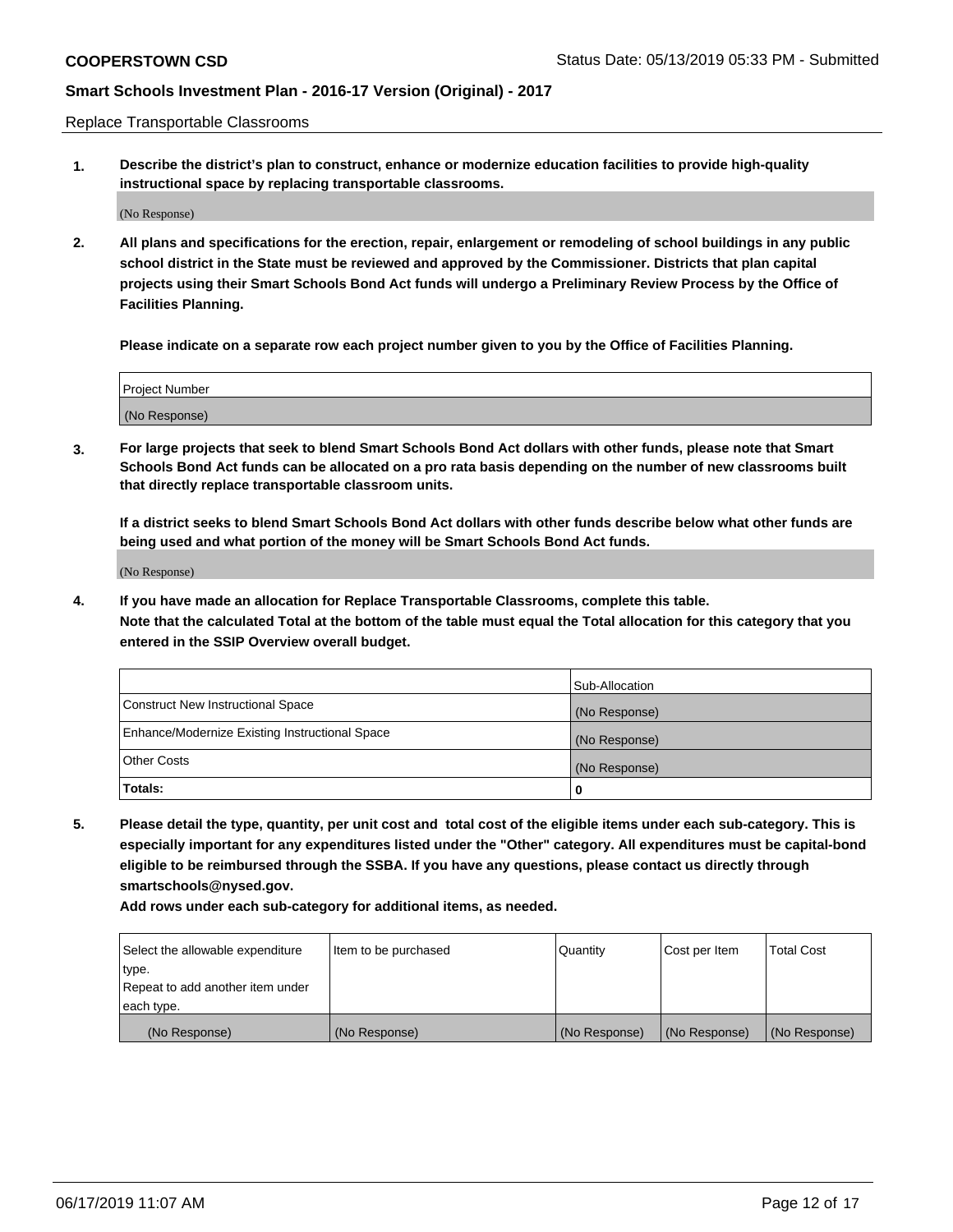### High-Tech Security Features

### **1. Describe how you intend to use Smart Schools Bond Act funds to install high-tech security features in school buildings and on school campuses.**

The Smart Schools Bond Act monies will be used in multiple ways to improve security throughout the two school buildings. Existing analog cameras will be replaced with IP based digital cameras and associated video management systems. Access control systems will be provided at exterior doors with associated servers. A new secure entry vestibule will be provided at the Middle/High School along with a relocated Main Office to control visitor access.

**2. All plans and specifications for the erection, repair, enlargement or remodeling of school buildings in any public school district in the State must be reviewed and approved by the Commissioner. Districts that plan capital projects using their Smart Schools Bond Act funds will undergo a Preliminary Review Process by the Office of Facilities Planning.** 

**Please indicate on a separate row each project number given to you by the Office of Facilities Planning.**

| Project Number        |
|-----------------------|
| 47-17-01-04-0-002-014 |
| 47-17-01-04-0-006-012 |

### **3. Was your project deemed eligible for streamlined Review?**

- Yes  $\boxtimes$  No
- **4. Include the name and license number of the architect or engineer of record.**

| Name                  | License Number |
|-----------------------|----------------|
| <b>Steven Thesier</b> | 33513          |

**5. If you have made an allocation for High-Tech Security Features, complete this table.**

**Note that the calculated Total at the bottom of the table must equal the Total allocation for this category that you entered in the SSIP Overview overall budget.**

|                                                      | Sub-Allocation |
|------------------------------------------------------|----------------|
| Capital-Intensive Security Project (Standard Review) | 160,000        |
| Electronic Security System                           | 165,504        |
| <b>Entry Control System</b>                          | 62,237         |
| Approved Door Hardening Project                      | (No Response)  |
| <b>Other Costs</b>                                   | 97,081         |
| <b>Totals:</b>                                       | 484,822        |

**6. Please detail the type, quantity, per unit cost and total cost of the eligible items under each sub-category. This is especially important for any expenditures listed under the "Other" category. All expenditures must be capital-bond eligible to be reimbursed through the SSBA. If you have any questions, please contact us directly through smartschools@nysed.gov.**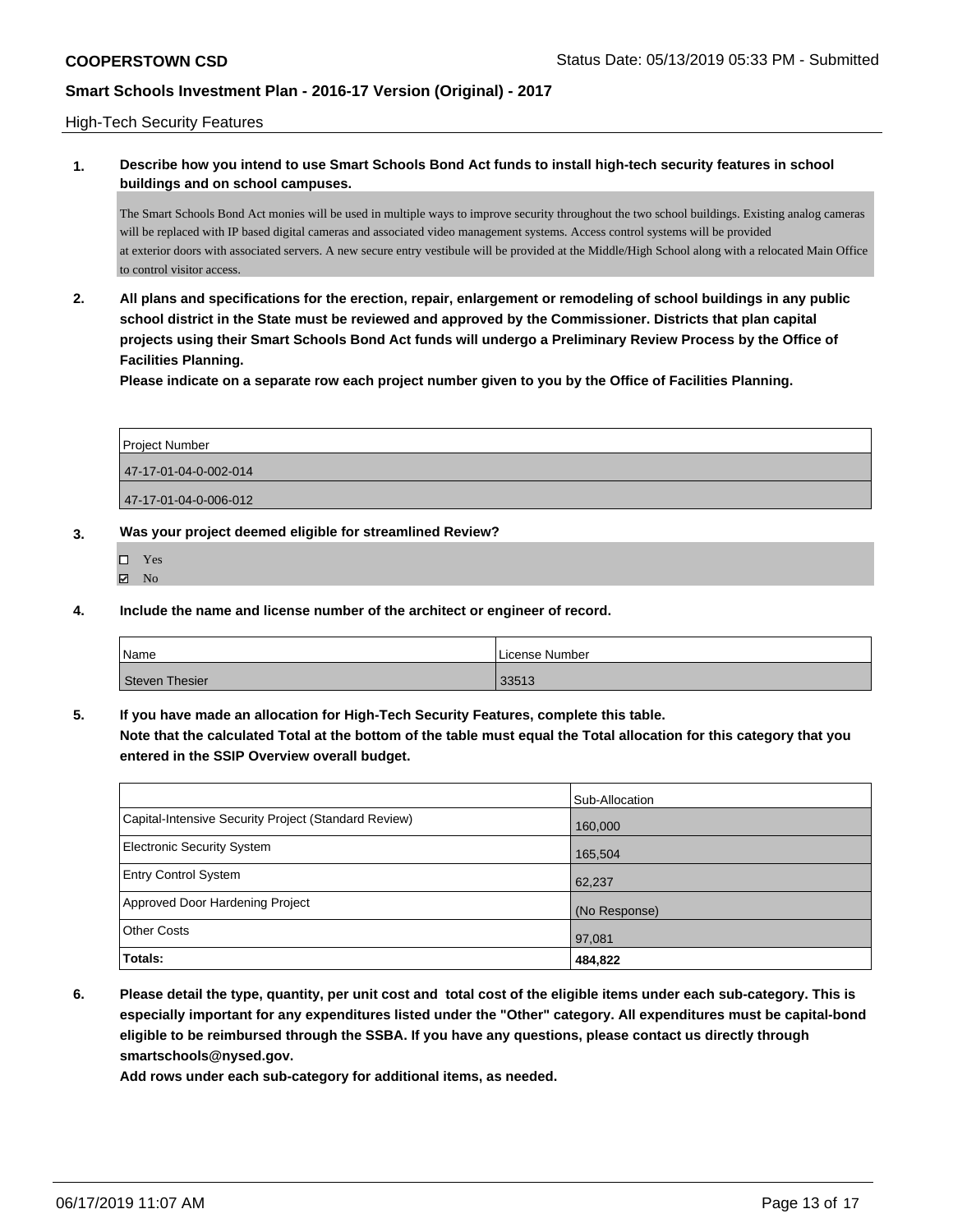High-Tech Security Features

| Select the allowable expenditure<br>type.<br>Repeat to add another item under<br>each type. | Item to be purchased                                                                        | Quantity | Cost per Item | <b>Total Cost</b> |
|---------------------------------------------------------------------------------------------|---------------------------------------------------------------------------------------------|----------|---------------|-------------------|
| <b>Entry Control System</b>                                                                 | Door hardware                                                                               | 12.00    | 1,200         | 14,400            |
| <b>Entry Control System</b>                                                                 | Access control badge workstation                                                            | 1.00     | 7,400         | 7,400             |
| <b>Capital-Intensive Security</b><br>Project                                                | Secure vestibule demolition                                                                 | 1.00     | 12,000        | 12,000            |
| <b>Capital-Intensive Security</b><br>Project                                                | Secure vestibule partitions                                                                 | 1.00     | 17,000        | 17,000            |
| <b>Capital-Intensive Security</b><br>Project                                                | Secure vestibule finishes                                                                   | 1.00     | 18,000        | 18,000            |
| <b>Capital-Intensive Security</b><br>Project                                                | Secure vestibule doors & windows                                                            | 1.00     | 30,000        | 30,000            |
| <b>Capital-Intensive Security</b><br>Project                                                | Secure vestibule casework                                                                   | 1.00     | 8,000         | 8,000             |
| <b>Capital-Intensive Security</b><br>Project                                                | Secure vestibule HVAC                                                                       | 1.00     | 28,000        | 28,000            |
| <b>Capital-Intensive Security</b><br>Project                                                | Secure vestibule electric                                                                   | 1.00     | 47,000        | 47,000            |
| <b>Other Costs</b>                                                                          | Architectural/engineering fees                                                              | 1.00     | 51,437        | 51,437            |
| <b>Other Costs</b>                                                                          | <b>Professional Services for</b><br>Engineering/Programming/Proj<br>Management/Checkout     | 1.00     | 45,644        | 45,644            |
| <b>Electronic Security System</b>                                                           | Installation                                                                                | 1.00     | 80,250        | 80,250            |
| <b>Electronic Security System</b>                                                           | Avigilon: 5MP Int/Ext Pendant Dome<br>w/IR, 4.3-8mm f/1.8, w/LC Tech, D/N,<br>and Analytics | 12.00    | 964           | 11,563            |
| <b>Electronic Security System</b>                                                           | Avigilon: Wall mount bracket for use<br>with H4A-DP pendant dome cameras                    | 12.00    | 53            | 634               |
| <b>Electronic Security System</b>                                                           | Day Automation: Exterior IP Camera<br><b>Termination Kit</b>                                | 12.00    | 102           | 1,230             |
| <b>Electronic Security System</b>                                                           | Avigilon: 12MP Int/Ext Fisheye w/IR,<br>1.45mm f/2.2, w/D/N                                 | 4.00     | 950           | 3,802             |
| <b>Electronic Security System</b>                                                           | Avigilon: Single port Gigabit 802.3at<br>PoE Plus injector, Class 4 - NA power<br>cord      | 4.00     | 66            | 264               |
| <b>Electronic Security System</b>                                                           | Day Automation: Interior IP Camera<br><b>Termination Kit</b>                                | 37.00    | 29            | 1,059             |
| <b>Electronic Security System</b>                                                           | Avigilon: 3MP Int Surface Dome, 3-<br>9mm f/1.3, w/WDR, LC Tech, D/N, and<br>Analytics      | 33.00    | 735           | 24,248            |
| <b>Entry Control System</b>                                                                 | Day Automation: Custom Configured<br>Security Display Solution Kit, includes                | 2.00     | 1,826         | 3,651             |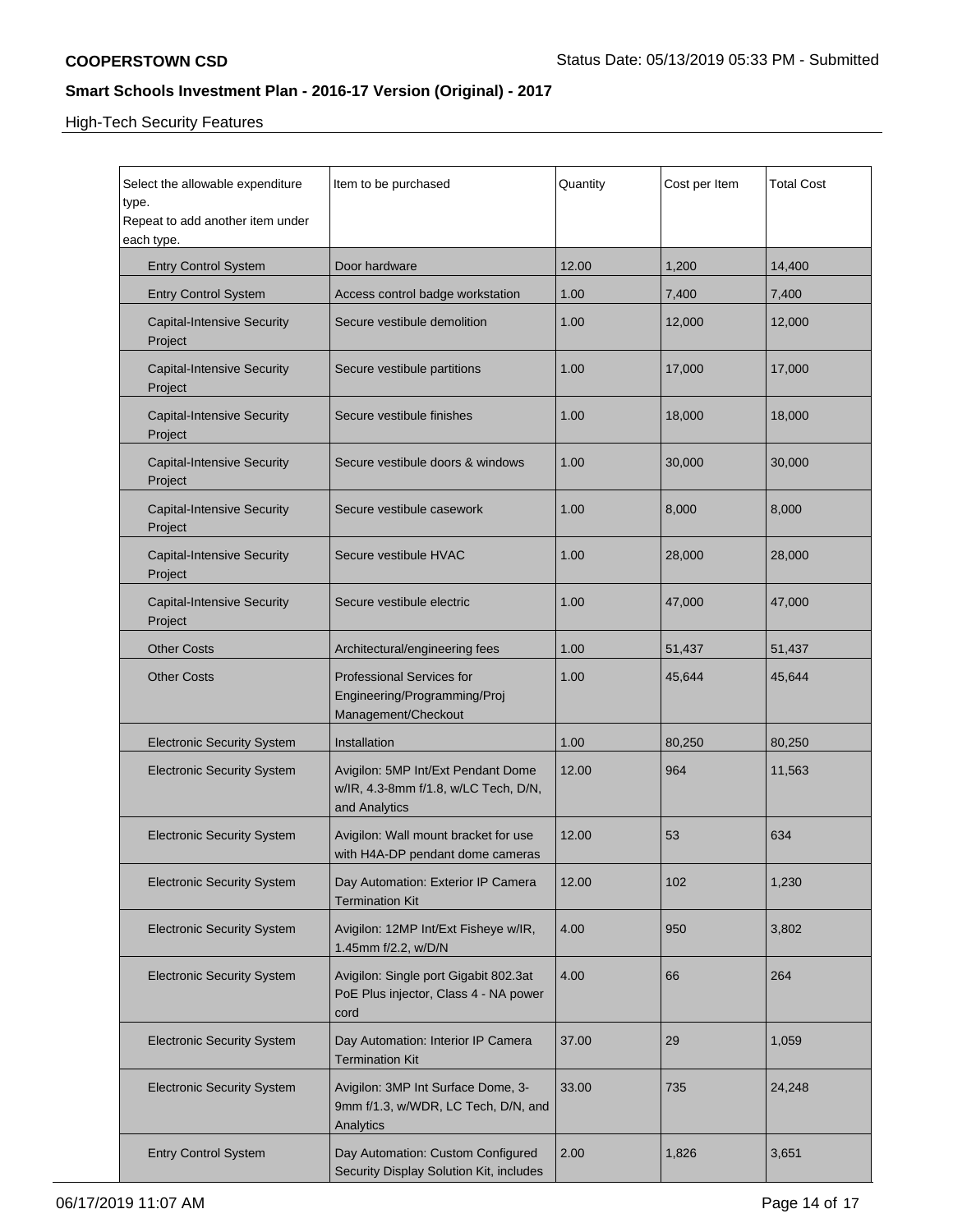High-Tech Security Features

| Select the allowable expenditure<br>type.<br>Repeat to add another item under<br>each type. | Item to be purchased                                                                                                                                                      | Quantity | Cost per Item | <b>Total Cost</b> |
|---------------------------------------------------------------------------------------------|---------------------------------------------------------------------------------------------------------------------------------------------------------------------------|----------|---------------|-------------------|
|                                                                                             | 50-55in Display w/Mounting Brackets,<br>for Video Client Application                                                                                                      |          |               |                   |
| <b>Electronic Security System</b>                                                           | Day Automation: Custom Configured<br>Security Display Solution Kit, Includes<br>Mini PC w/Mounting Brackets, does<br>not include Display, for Video Client<br>Application | 2.00     | 1,205         | 2,410             |
| <b>Electronic Security System</b>                                                           | Day Automation: Network Video<br>Server, 2U Rack Mount, 54 TB, and<br>Academic Licensing, Includes<br>application configuration services.                                 | 2.00     | 13,642        | 27,284            |
| <b>Electronic Security System</b>                                                           | Avigilon: ACC 6 Enterprise license for<br>up to 48 camera channels                                                                                                        | 1.00     | 11,744        | 11,744            |
| <b>Electronic Security System</b>                                                           | Avigilon: ACC 6 Enterprise license for<br>up to 4 camera channels                                                                                                         | 1.00     | 1,016         | 1,016             |
| <b>Entry Control System</b>                                                                 | Avigilon: Enterprise Web-Based PACS<br>Hardware Appliance for 16 Readers                                                                                                  | 1.00     | 3,226         | 3,226             |
| <b>Entry Control System</b>                                                                 | Avigilon: Badging Application Software<br>License, 1 per Appliance                                                                                                        | 1.00     | 733           | 733               |
| <b>Entry Control System</b>                                                                 | Sunpak: 6601UT Tripod with 3-Way<br>Pan/Tilt Head (Quick Release),<br>Supports 4.4 lb (2 kg)                                                                              | 1.00     | 31            | 31                |
| <b>Entry Control System</b>                                                                 | HID: Fargo Cleaning Kit for DTC<br><b>Printers</b>                                                                                                                        | 1.00     | 44            | 44                |
| <b>Entry Control System</b>                                                                 | HID: Fargo YMCKOK Ribbon, 200<br>prints, Full Color Ribbon w/Two Black<br><b>Resin Panels</b>                                                                             | 1.00     | 80            | 80                |
| <b>Entry Control System</b>                                                                 | HID: Fargo DTC4250e Dual Sided<br><b>Badge Printer</b>                                                                                                                    | 1.00     | 3,100         | 3,100             |
| <b>Entry Control System</b>                                                                 | Microsoft: LifeCam Studio 1080p HD<br>Webcam, for Badging                                                                                                                 | 1.00     | 79            | 79                |
| <b>Entry Control System</b>                                                                 | HID: iClass Cards, PVC, 2kb, Prog,<br>White, Seq Matching Int/Ext Inkjetted,<br>NSP, 26b, 100-pack                                                                        | 5.00     | 394           | 1,970             |
| <b>Entry Control System</b>                                                                 | Avigilon: 1-Reader Interface Module, 2<br>In, 2 Out, RS485 Out, 12 Vdc/PoE<br>(Mercury EP1501)                                                                            | 12.00    | 524           | 6,283             |
| <b>Entry Control System</b>                                                                 | Day Automation: CP for 1-Access<br>Door, 12x12x6in N1 SC Enc w/Perf<br>BP, Requires Remote PS, Max 1-AC-<br>1A or -1Plus                                                  | 8.00     | 172           | 1,376             |
| <b>Entry Control System</b>                                                                 | HID: iClass/multiClass SE R40/RP40                                                                                                                                        | 12.00    | 252           | 3,024             |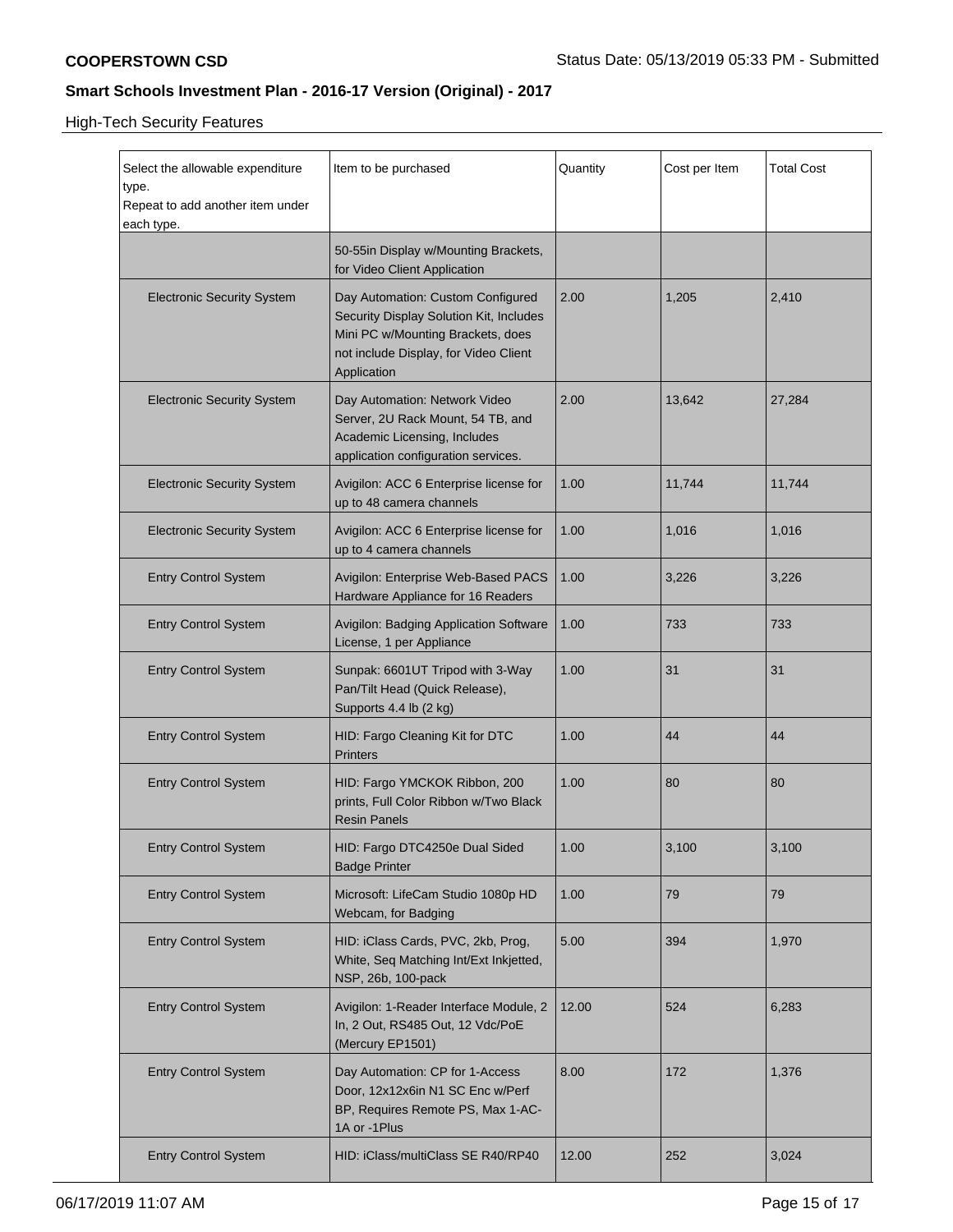High-Tech Security Features

| Select the allowable expenditure<br>type.<br>Repeat to add another item under<br>each type. | Item to be purchased                                                                                    | Quantity | Cost per Item | <b>Total Cost</b> |
|---------------------------------------------------------------------------------------------|---------------------------------------------------------------------------------------------------------|----------|---------------|-------------------|
|                                                                                             | Reader, HID Prox, Legacy, Wiegand,<br><b>Black</b>                                                      |          |               |                   |
| <b>Entry Control System</b>                                                                 | Day Automation: 1 in. Recessed Door<br>Contact with 2k Ohm Embedded<br>Resistors, Wide-Gap, N.C. Loop   | 12.00    | 20            | 240               |
| <b>Entry Control System</b>                                                                 | Day Automation: 1 in. Recessed Door<br>Contact, Wide-Gap, N.C. Loop                                     | 59.00    | 14            | 817               |
| <b>Entry Control System</b>                                                                 | Bosch: Passive Infrared REX, 12-<br>30Vdc @ 26mA, Surface Mount, Form<br>C Contacts                     | 12.00    | 61            | 732               |
| <b>Entry Control System</b>                                                                 | Bosch: Trim Plate for Mounting DS160<br><b>REX</b>                                                      | 12.00    | 1             | 16                |
| <b>Entry Control System</b>                                                                 | Functional Devices: RIB Relay, 10A,<br>SPDT, 10-30Vac/dc 120Vac Coil                                    | 12.00    | 15            | 180               |
| <b>Entry Control System</b>                                                                 | Day Automation: Surface Mount<br><b>Electric Strike Kit for Rim Exit Devices</b>                        | 12.00    | 397           | 4,760             |
| <b>Entry Control System</b>                                                                 | Day Automation: SAS CP, 24x24x9in<br>N1 Enc HgC, 10A 24Vdc PS w/Battery<br>Back-Up, 1 ACX/2 EMX/8 ACD's | 4.00     | 812           | 3,247             |
| <b>Entry Control System</b>                                                                 | Avigilon: 16 Zone Input Module with 2<br>Relay Outputs (Mercury MR16IN)                                 | 4.00     | 631           | 2,524             |
| <b>Entry Control System</b>                                                                 | Aiphone: IX Series 2 IP Video Master<br>Station, SIP, w/7in Touchscreen,<br>Handset, Black              | 2.00     | 1,195         | 2,391             |
| <b>Entry Control System</b>                                                                 | Aiphone: IX Series 2 IP Video Door<br>Station, SIP, Vandal, Surface Mount,<br>Al Cover                  | 2.00     | 967           | 1,933             |